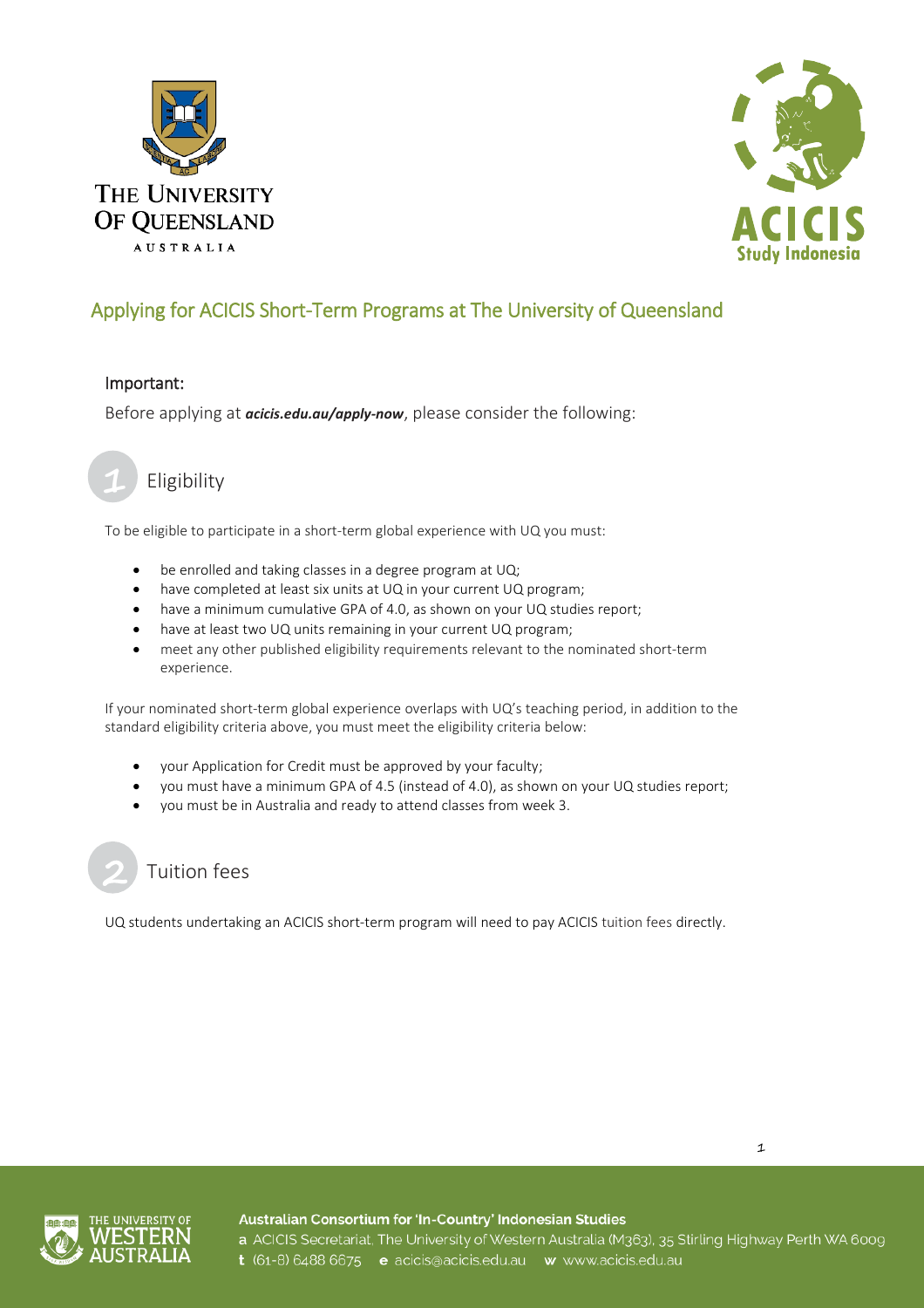



New Colombo Plan Mobility Grant

To apply for the *[New Colombo Plan Mobility Grant,](http://www.acicis.edu.au/study-in-indonesia/financial-help/)* students need to apply for the program. ACICIS will then assess the eligibility of the grant and the student will be awarded the grant if he/she meets all of the criteria:

- an Australian citizen;
- have been successfully accepted by UQ and ACICIS;
- enrolled in an on-shore Australian University throughout the duration of the Mobility Project;
- approved to receive credit for short-term experience;
- have not previously received a New Colombo Plan Short-Term Mobility Grant;
- be undertaking a Bachelor Degree or Bachelor Honours Degree at the commencement of the Mobility Project; and
- 70% of grant recipients for any given ACICIS program must be aged 18-28.

Application deadlines

Winter Programs

| <b>Application Due</b>                               | <b>ACICIS Application</b> | <b>UQ Application</b> |
|------------------------------------------------------|---------------------------|-----------------------|
| <b>Public Health Study</b><br>Tour (July)            | 1 April                   | 10 March              |
| Indonesian<br><b>Language Short</b><br>Course (July) | 1 April                   | 10 March              |



Australian Consortium for 'In-Country' Indonesian Studies

a ACICIS Secretariat, The University of Western Australia (M363), 35 Stirling Highway Perth WA 6009 t (61-8) 6488 6675 e acicis@acicis.edu.au w www.acicis.edu.au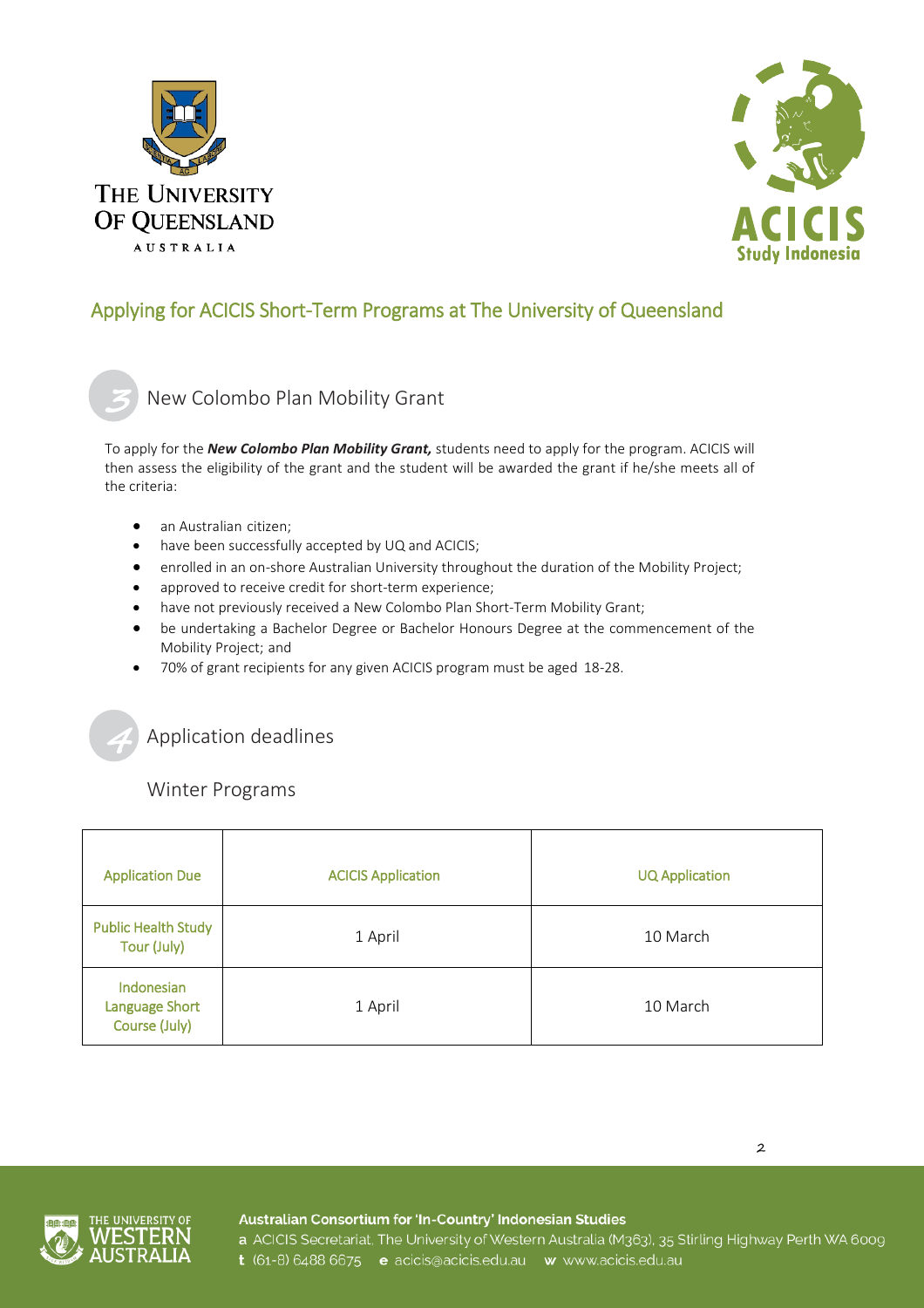



Summer Programs

| <b>Application Due</b>                              | <b>ACICIS Application</b>                                                 | <b>UQ Application</b> |
|-----------------------------------------------------|---------------------------------------------------------------------------|-----------------------|
| Public Health Study Tour (Nov-<br>Dec)              | 25 August                                                                 | 10 September          |
| <b>Professional Practicum</b><br>programs (Jan-Feb) | First Round: 1 July<br>Second Round: 1 September (if<br>places available) | 10 September          |
| Indonesian Language Short<br>Course (Jan-Feb)       | 1 October                                                                 | 10 September          |



Application process

- Step 1: Register your interest with ACICIS Study Indonesia
	- A. Email the Secretariat a[t enquiries@acicis.edu.au](mailto:enquiries@acicis.edu.au) or call 08 6488 6675

## Step 2: Apply for a short-term experience to UQ

- A. Students must attach the following documents to their application to gain credit:
	- a. [short-term global experience application for credit](https://employability.uq.edu.au/files/18948/STGE_AFC.pdf)
		- b. supporting course profiles/syllabi
		- c. a copy of a UQ studies report downloaded from [mySI-net](https://sinet.uq.edu.au/)
		- d. students from the BEL Faculty must include a copy of their [progression check](https://bel.uq.edu.au/progression-checks)
- **B.** Apply onlin[e here.](https://employability.uq.edu.au/get-experiences/global-experiences/short-term-experiences/apply-short-term-experience)

#### Australian Consortium for 'In-Country' Indonesian Studies

a ACICIS Secretariat, The University of Western Australia (M363), 35 Stirling Highway Perth WA 6009 t (61-8) 6488 6675 e acicis@acicis.edu.au w www.acicis.edu.au

3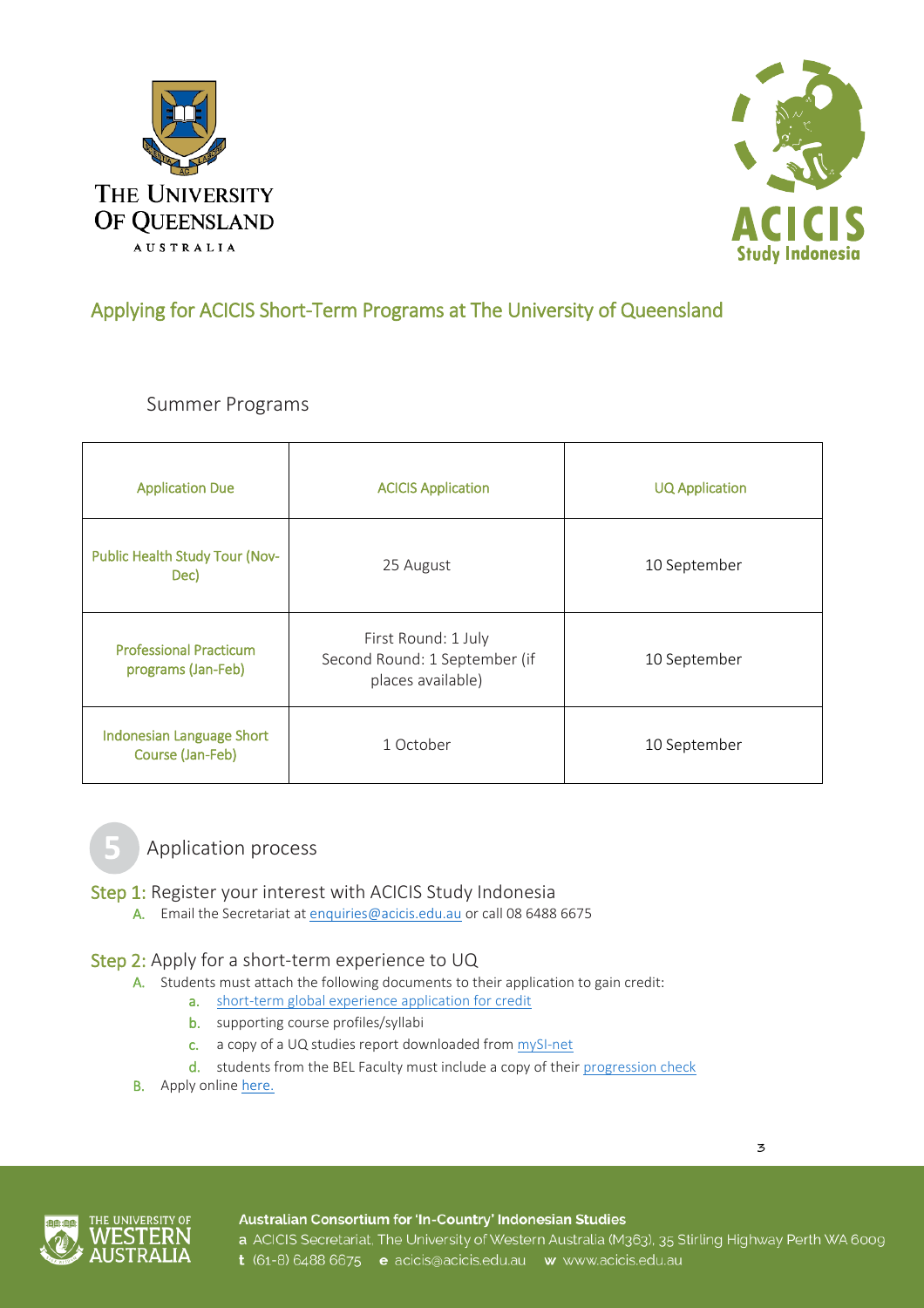



### Step 3: Submit your application to ACICIS Study Indonesia

- A. To apply for a Professional Practicum program, complete this [online application.](https://fs9.formsite.com/acicis/form41/form_login.html)
- B. To application for the Public Health Study Tour, or the Indonesian Language Short Course, complete thi[s online application.](https://fs9.formsite.com/acicis/form47/form_login.html)
- C. Students eligibile to receive a New Colombo Plan grant will be considered as part of this process.
- D. Students will receive the outcome of their application within one month of the closing deadline.

## Credit Arrangements

Upon application to UQ, students fill out an application for credit form which is then sent to their faculty for further processing. Students generally use their general elective credit while on an ACICIS Short-Term program. Students are also able to nominate a specific UQ course to get credit for on the form.

Students will need to get credit for at least 2 units.

#### In addition, students please note about impact on semester classes, as follows:

- You must check the assessment requirements for your enrolled courses in the Electronic Course Profile (ECP) to ensure that you will not miss any assessment items;
- You will not receive any special consideration for assessment extensions or deferred exams because of late commencement;
- You need to be aware of UQ's course enrolment deadlines for the semester following your short-term global experience;
- If you want to add a course after the specified deadlines, you are required to submit a Late [Addition of Course form](http://www.uq.edu.au/myadvisor/changing-courses) to the faculty for consideration. Requests to add courses after the census date are unlikely to be approved.





Australian Consortium for 'In-Country' Indonesian Studies a ACICIS Secretariat, The University of Western Australia (M363), 35 Stirling Highway Perth WA 6009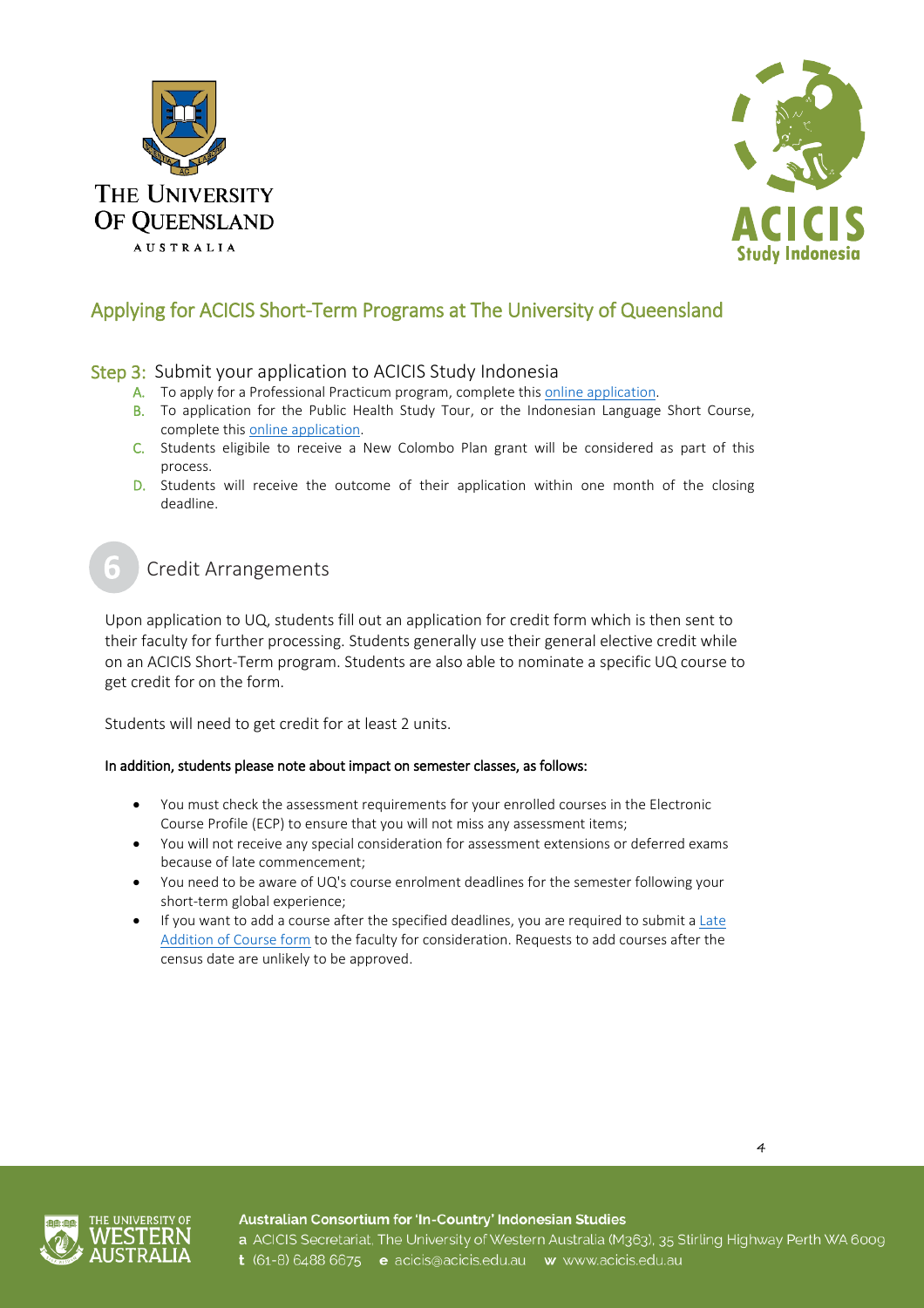



Travel Insurance

UQ provides travel insurance to all students participating in a short term program. Students can talk to the Global Experiences Team for any general enquiries. For anything specific, students can contact the insurance office directly at [insurance@uq.edu.au](mailto:insurance@uq.edu.au)

# Other funding options

### Short-Term Study Travel Grant

When you submit your Short-Term Experience application to UQ you are automatically considered for the Short-Term Study Travel Grant.

UQ offers \$1,000 Short-Term Study Travel Grants to support short-term experience participants. Please read the rules and conditions for the University of Queensland Short-Term Study Travel Grants.

Grants are limited and awarded by a selection committee on the basis of financial hardship; academic merit; academic progression as provided at the time of application; and in consideration of other scholarships awarded to the student.

### OS-HELP Loan

Students who are accepted into an ACICIS program and will receive credit toward their UQ degree are eligible to apply for an OS-Help loan.

Students are required to receive two units for their ACICIS Short-Term program and must have completed a minimum of 16 units prior to commencing the overseas study period in order to be eligible for OS-HELP.

More information can be found here: [https://my.uq.edu.au/information-and-](https://my.uq.edu.au/information-and-services/manage-my-program/fees-payments-and-refunds/os-help)

5



Australian Consortium for 'In-Country' Indonesian Studies a ACICIS Secretariat, The University of Western Australia (M363), 35 Stirling Highway Perth WA 6009 t (61-8) 6488 6675 e acicis@acicis.edu.au w www.acicis.edu.au